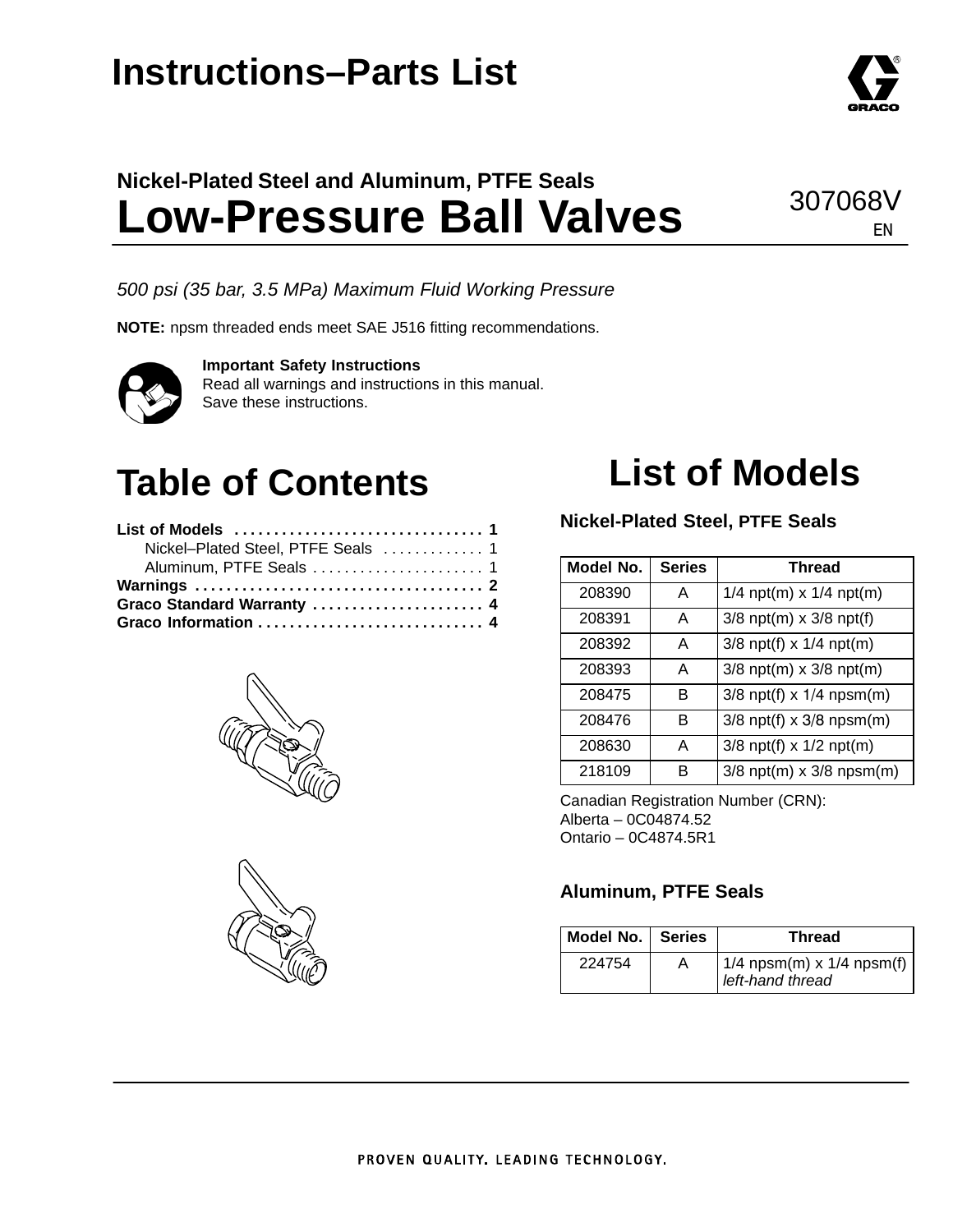# **Warnings**

### **Warning Symbol**

0

### **WARNING**

This symbol alerts you to the possibility of serious injury or death if you do not follow the instructions.

### **Caution Symbol**

### **A** CAUTION

This symbol alerts you to the possibility of damage to or destruction of equipment if you do not follow the instructions.

|                     | A WARNING                                                                                                                                                                                    |
|---------------------|----------------------------------------------------------------------------------------------------------------------------------------------------------------------------------------------|
|                     | <b>EQUIPMENT MISUSE HAZARD</b>                                                                                                                                                               |
| <b>INSTRUCTIONS</b> | Spray from the gun, hose leaks, or ruptured components can splash fluid in the eyes or on the skin<br>and cause serious injury.                                                              |
|                     | To reduce the risk of splashing follow the pressure relief procedure for your equipment before<br>removing the valve.                                                                        |
|                     | Do not stop or deflect fluid leaks with your hand, body, glove, or rag.                                                                                                                      |
|                     | Equipment misuse can cause the equipment to rupture, malfunction, or start unexpectedly and<br>result in serious injury.                                                                     |
|                     | • This equipment is for professional use only.                                                                                                                                               |
|                     | Read all instruction manuals, warnings, tags, and labels before operating the equipment.<br>$\bullet$                                                                                        |
|                     | Use the equipment only for its intended purpose. If you are uncertain about usage, call your<br>Graco distributor.                                                                           |
|                     | Do not alter or modify this equipment. Use only genuine Graco parts and accessories.<br>$\bullet$                                                                                            |
|                     | Check the equipment daily. Repair or replace worn or damaged parts immediately.<br>$\bullet$                                                                                                 |
|                     | • Never exceed the recommended working pressure of the lowest rated system component. This<br>equipment has a maximum fluid working pressure of 35 bar, 3.5 MPa (500 psi).                   |
|                     | • Use only fluids and solvents that are compatible with the equipment wetted parts. See the<br>Technical Data sections of all the equipment manuals. Read the fluid manufacturer's warnings. |
|                     | • Always wear protective eyewear, gloves, clothing, and respirator as recommended by the fluid<br>and solvent manufacturers.                                                                 |
|                     | Comply with all applicable local, state and national fire, electrical and other safety regulations.                                                                                          |